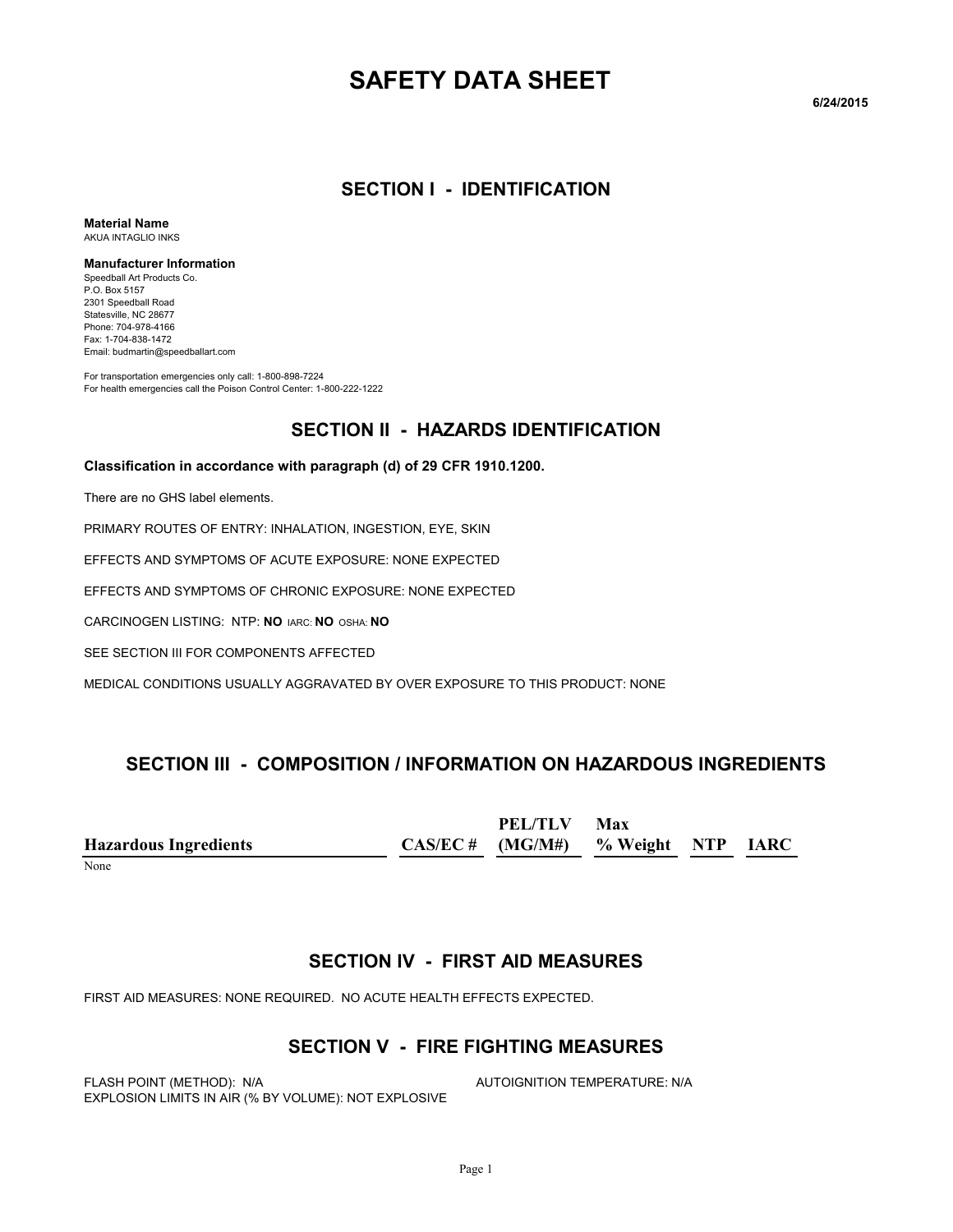## **SECTION VI - ACCIDENTAL RELEASE MEASURES**

STEPS TO BE TAKEN IN CASE A MATERIAL IS SPILLED: Clean up in accordance with all applicable regulations. Absorb spillage with noncombustible, absorbent material. For waste disposal, see Section XIII

# **SECTION VII - HANDLING AND STORAGE**

PRECAUTIONS TO BE TAKEN DURING STORAGE AND HANDLING: Good industrial hygiene practice requires that exposure be maintained below the TLV. This is preferably achieved through the provision of adequate ventilation. When exposure cannot be adequately controlled in this way, personal respiratory protection should be employed.

### **SECTION VIII - EXPOSURE CONTROLS / PERSONAL PROTECTION**

RESPIRATORY PROTECTION AND SPECIAL VENTILATION REQUIREMENTS: NONE REQUIRED OTHER PROTECTIVE EQUIPMENT (GLOVES, GOGGLES, ETC): NONE REQUIRED WORK/HYGIENE PRACTICES: NONE REQUIRED ENGINEERING CONTROLS: NONE REQUIRED

# **SECTION IX - PHYSICAL AND CHEMICAL PROPERTIES**

BOILING POINT: N/A **MELTING POINT: N/A** VAPOR PRESSURE: N/A SPECIFIC VAPOR DENSITY (AIR=1): N/A SPECIFIC GRAVITY: N/A

SOLUBILITY IN WATER: N/A  $R$  and the second term of the reactivity in water: non-reactive

# **SECTION X - STABILITY AND REACTIVITY**

HAZARDOUS POLYMERIZATION PRODUCTS: NONE STABILITY: STABLE CONDITIONS TO AVOID: NONE INCOMPATIBILITY (MATERIALS TO AVOID): NONE HAZARDOUS DECOMPOSITION PRODUCTS: NONE

# **SECTION XI - TOXICOLOGICAL INFORMATION**

ACUTE EFFECTS ASSOCIATED WITH USE OF THIS MATERIAL: NONE EXPECTED The summated LD50 is 22231 mg/kg. The summated LC50 is 99999 mg/cubic meter. This product is not considered to be a known or suspected human carcinogen by NTP, IARC or OSHA (see section III)

### **SECTION XII - ECOLOGICAL INFORMATION**

NO HARMFUL EFFECTS KNOWN OTHER THAN THOSE ASSOCIATED WITH SUSPENDED INERT SOLIDS IN WATER.

# **SECTION XIII - DISPOSAL CONSIDERATIONS**

RCRA HAZARD CLASS (40 CFR 261): THIS PRODUCT IS NOT CLASSIFIED AS A HAZARDOUS WASTE. WASTE DISPOSAL METHOD: DISPOSE OF IN ACCORDANCE WITH FEDERAL, STATE AND LOCAL REGULATIONS.

### **SECTION XIV - TRANSPORTATION INFORMATION**